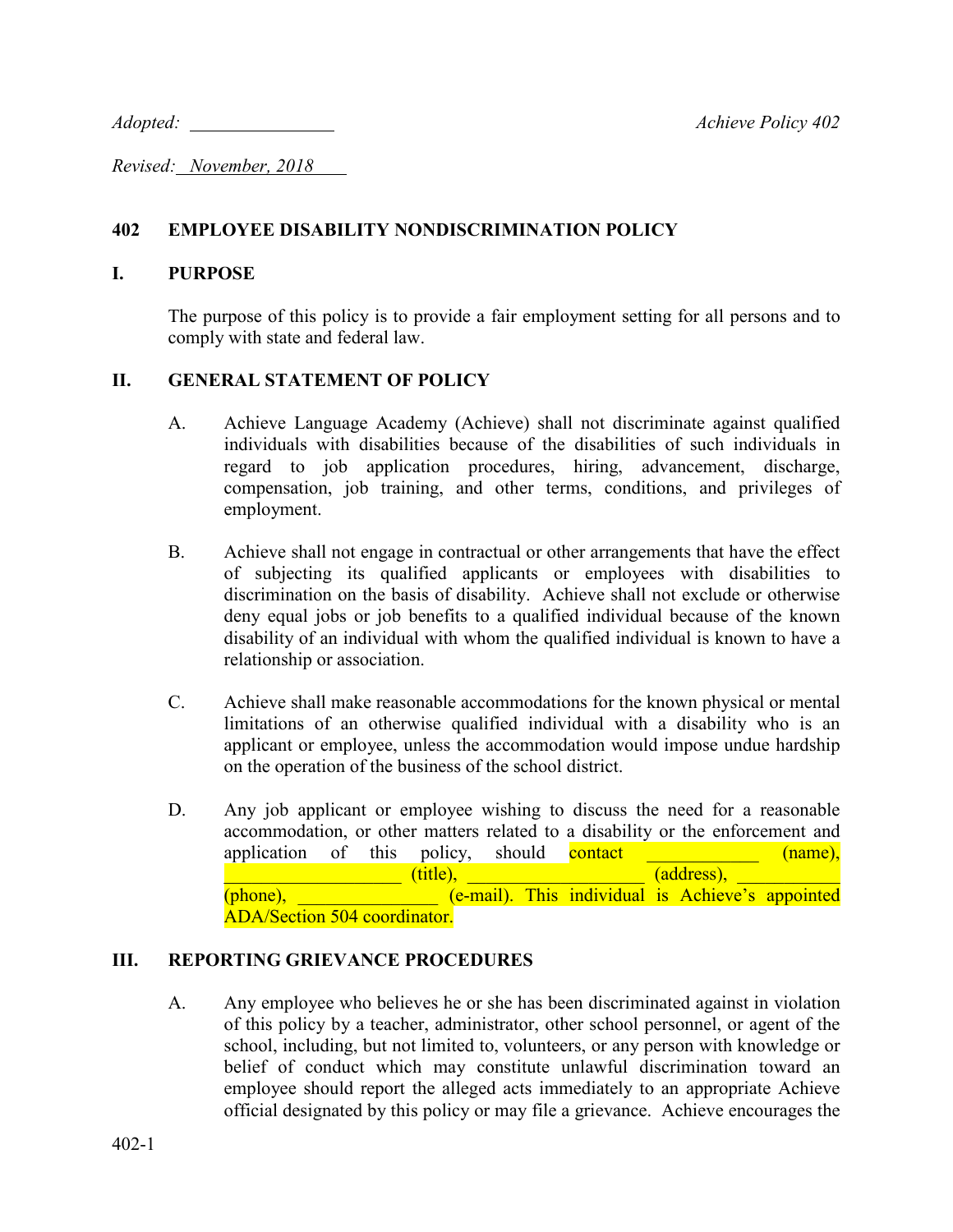reporting party or complainant to make a report or file a grievance within thirty (30) days of the alleged violation whenever possible. Achieve encourages the reporting party or complainant to use the report form available from the principal of each building or available from the Achieve office, but oral reports shall be considered complaints as well. Nothing in this policy shall prevent any person from reporting unlawful discrimination toward an employee directly to a school human rights officer or to the Executive Director.

- B. In Each School Building. The building principal/director is the person responsible for receiving oral or written reports or grievances of unlawful discrimination toward an employee at the building level. Any adult Achieve personnel who receives a report of unlawful discrimination toward an employee shall inform the building principal/director immediately.
- C. Upon receipt of a report or grievance, the principal/director must notify the school human rights officer immediately without screening or investigating the report. The principal may request, but may not insist upon a written complaint. A written statement of the facts alleged will be forwarded as soon as practicable by the principal/director to the human rights officer. If the report was given verbally, the principal/director shall personally reduce it to written form within 24 hours and forward it to the human rights officer. Failure to forward any report or complaint of unlawful discrimination toward an employee as provided herein may result in disciplinary action against the principal/director. If the complaint involves the building principal/director, the complaint shall be made or filed directly with the Executive Director, or the school human rights officer by the reporting party or complainant.
- D. The Achieve Board hereby designates the Human Resources Director as the Achieve human rights officer to receive reports, complaints or grievances of unlawful discrimination toward an employee. If the complaint involves a human rights officer, the complaint shall be filed directly with the Executive Director.
- E. The school shall conspicuously post the name of the ADA/Section 504 Coordinator and human rights officer(s), including office mailing addresses and telephone numbers.
- F. Submission of a good faith complaint, grievance or report of unlawful discrimination toward an employee will not affect the complainant or reporter's future employment, grades or work assignments.
- G. Use of formal reporting forms is not mandatory.
- H. Achieve will respect the privacy of the complainant, the individual(s) against whom the complaint is filed, and the witnesses as much as possible, consistent with Achieve's legal obligations to investigate, to take appropriate action, and to conform with any discovery or disclosure obligations.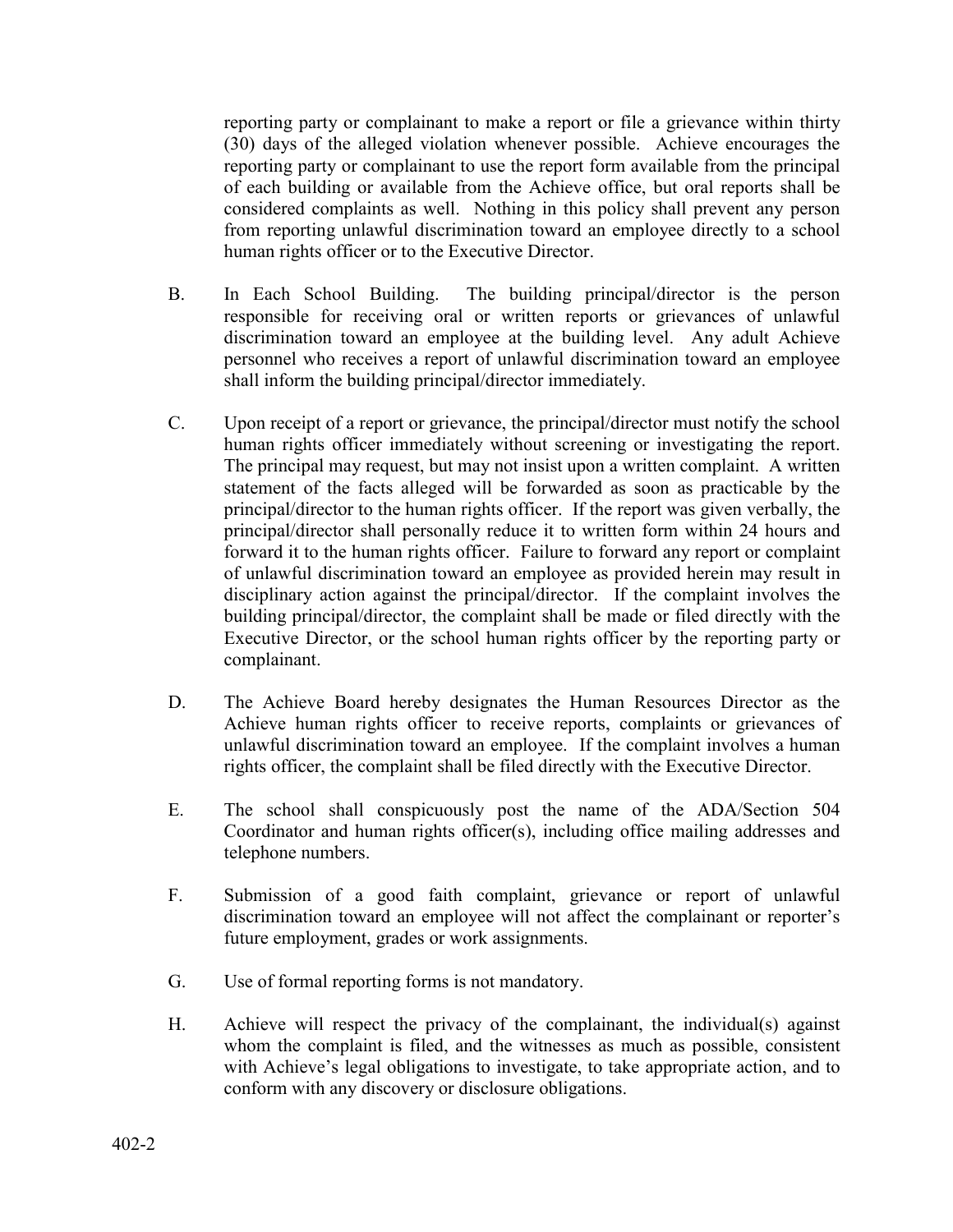## **IV. INVESTIGATION**

- A. By authority of Achieve, the human rights officer, upon receipt of a report, complaint or grievance alleging unlawful discrimination toward an employee shall promptly undertake or authorize an investigation if deemed appropriate. The investigation may be conducted by Achieve officials or by a third party designated by Achieve.
- B. The investigation may consist of personal interviews with the complainant, the individual(s) against whom the complaint is filed, and others who may have knowledge of the alleged incident(s) or circumstances giving rise to the complaint. The investigation may also consist of any other methods and documents deemed pertinent by the investigator.
- C. In determining whether alleged conduct constitutes a violation of this policy, Achieve should consider the surrounding circumstances, the nature of the behavior, past incidents or past or continuing patterns of behavior, the relationships between the parties involved and the context in which the alleged incidents occurred. Whether a particular action or incident constitutes a violation of this policy requires a determination based on all the facts and surrounding circumstances.
- D. In addition, Achieve may take immediate steps, at its discretion, to protect the complainant, pupils, teachers, administrators or other school personnel pending completion of an investigation of alleged unlawful discrimination toward an employee.
- E. The investigation will be completed within thirty (30) days of receipt of the complaint, unless good cause exists for a longer period of time. The school human rights officer or the individual designated to conduct the investigation shall make a written report upon completion of the investigation. The report shall include a determination of whether the allegations have been substantiated as factual and whether they appear to be violations of this policy.
- F. The result of Achieve's investigation of each complaint filed under these procedures will be reported in writing to the complainant by Achieve in accordance with state and federal law regarding data or records privacy.
- G. In the event the complainant does not believe that the complaint has been resolved to his or her satisfaction, he or she may appeal to the human rights officer. If the human rights officer (as opposed to some other individual designated by Achieve) conducted the investigation, the appeal may be filed directly with the Executive Director. An appeal must be made within ten (10) school days of receipt of Achieve's report in writing.
- H. The human rights officer shall conduct a review of the appeal and within ten (10) school days of receipt of the appeal, shall investigate further if necessary and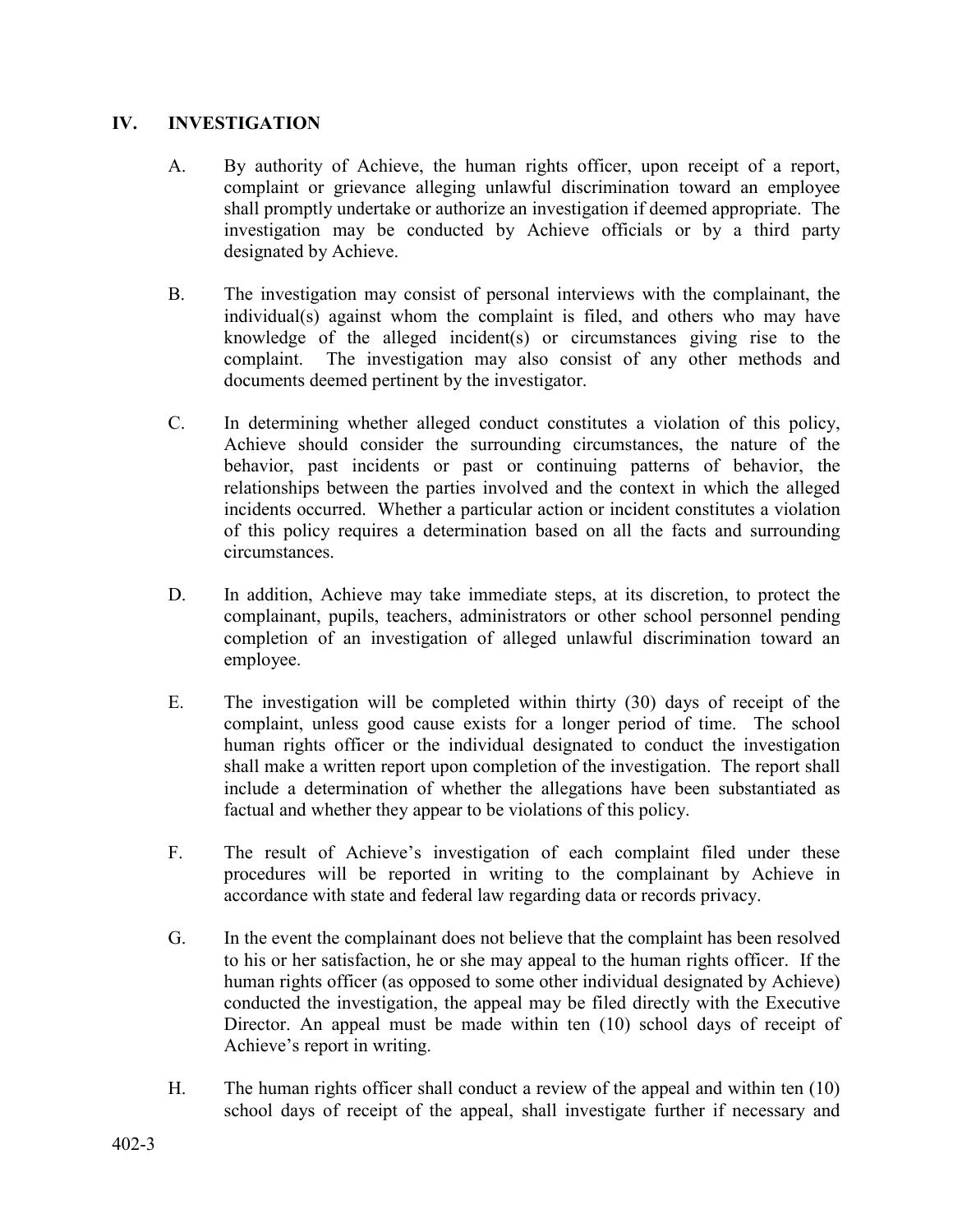respond in writing to the complainant to the extent allowed by law. If the human rights officer conducted the investigation, this review shall be conducted by the Executive Director. The decision of the human rights officer (or of the Executive Director if that individual conducted the review) is final but does not prohibit a complainant from pursuing alternative complaint procedures as discussed in Section VII below.

I. Nothing in this policy prohibits a complainant from pursuing alternative complaint procedures as discussed in Section VII below.

# **V. SCHOOL ACTION**

Upon conclusion of the investigation and receipt of a report, Achieve will take appropriate action. Such action may include, but is not limited to, warning, suspension, transfer, remediation, termination or discharge. School action taken for violation of this policy will be consistent with requirements of applicable collective bargaining agreements, Minnesota and federal law and school policies.

## **VI. REPRISAL**

Achieve will discipline or take appropriate action against any pupil, teacher, administrator or other school personnel who retaliates against any person who reports alleged unlawful discrimination toward an employee or any person who testifies, assists or participates in an investigation, or who testifies, assists or participates in a proceeding or hearing relating to such unlawful discrimination. Retaliation includes, but is not limited to, any form of intimidation, reprisal, or harassment.

#### **VII. RIGHT TO ALTERNATIVE COMPLAINT PROCEDURES**

These procedures do not deny the right of any individual to pursue other avenues of recourse which may include filing charges with the Minnesota Department of Human Rights, initiating civil action or seeking redress under state criminal statutes and/or federal law, or contacting the Office of Civil Rights for the United States Department of Education or the Equal Employment Opportunity Commission.

U.S. Department of Education MN Department of Human Rights Office for Civil Rights, Region V Freeman Building 500 W. Madison Street – Suite 1475 625 Robert Street North Chicago, IL 60661 St. Paul, MN 55155 Tel: 312-730-1560 Tel: 651-539-1100 Fax: 312-730-1576 Toll-free: 1-800-657-3704 Email: OCR.Chicago@ed.gov Fax: 651-296-9042

Email: [Info.MDHR@state.mn.us](mailto:Info.MDHR@state.mn.us)

Equal Employment Opportunity Commission 330 S. 2nd Avenue, Suite 720 Minneapolis, MN 55401